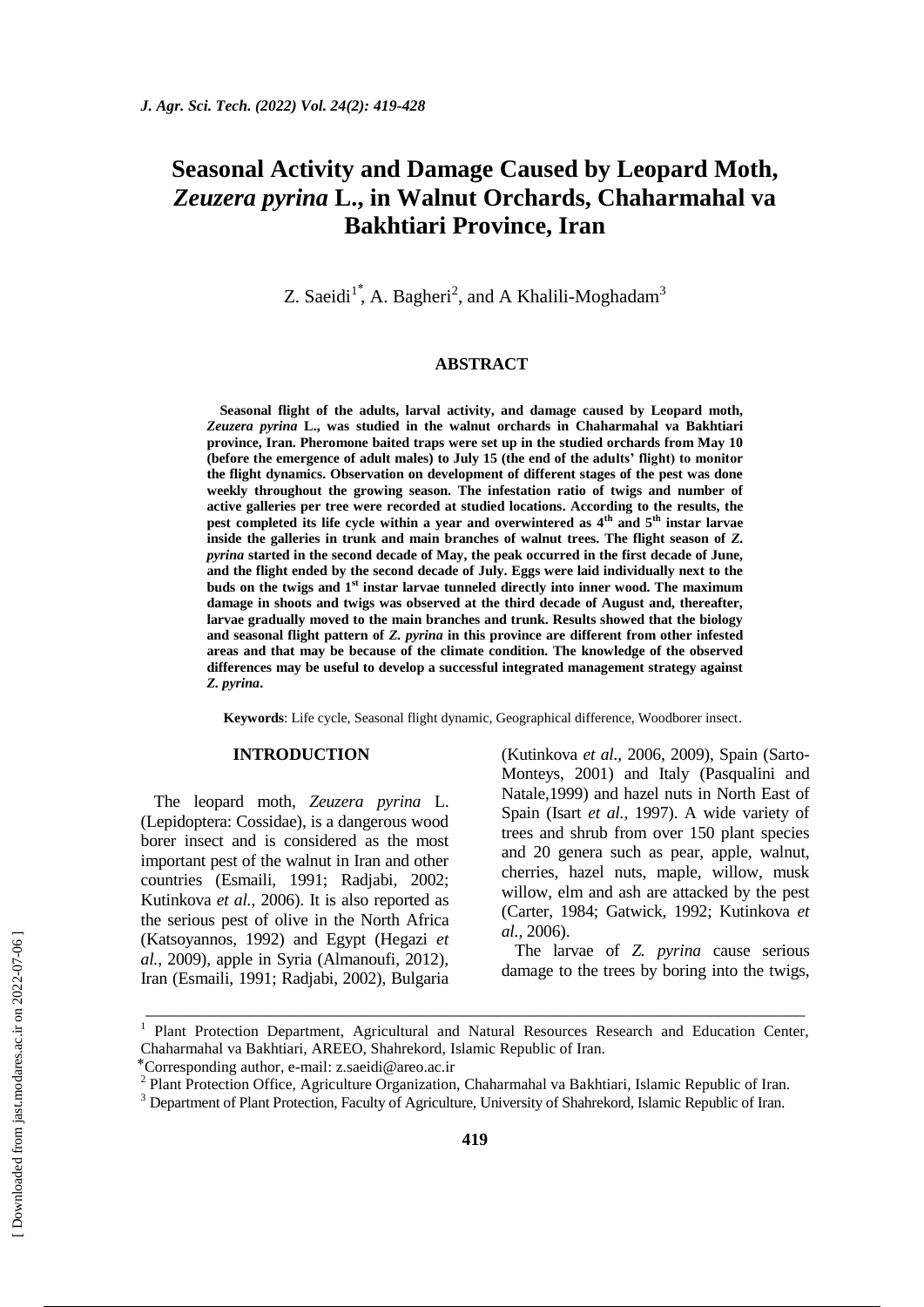branches and trunks, weakening and sometimes killing them. The damage can be particularly extensive in the nurseries. Young trees of apple and olive, bearing a fruit load may be decayed because of the damage (Esmaili, 1991; Hegazi *et al.,* 2016). Among the fruit trees, the pest causes significant damage and yield loss on apple, pear, olive and walnut (Kutinkova *et al.,* 2006; Hegazi *et al.,* 2016; Saeidi, 2020). According to Kutinkova *et al.* (2006) more than 70% of stems were damaged by the pest in apple orchards and 30% of the young trees (threeyear old) were perished in non-protected orchards in Bulgaria. Merghem and Ahmed (2017) reported the infestation level of *Z. pyrina* ranged from 15% to 74% and 1.2 to 4.4 holes/ tree in olive orchards in Egypt.

Pheromone traps were used to study seasonal flight and population dynamics of *Z. pyrina* on different host plants (Kutinkova *et al.,* 2009; Hegazi *et al.,* 2010, 2015; Kolyaee and Hasani, 2014; Ardeh *et al.,* 2014; Besharatnejad *et al.,* 2016; Suheri *et al.,* 2020; Saeidi, 2020). The main component of sex pheromone, identified from female pheromone glands, was (E,Z)-2,13 octadecadienyl acetate (Tonini *et al.,* 1986), but this compound attracts *Z. pyrina* males only when about 5% of (E,Z)-3,13 octadecadienyl acetate is added to it (Pasqualini and Natale, 1999; Kutinkova *et al.,* 2009).

Outbreak of *Z. pyrina* has occurred on the walnut trees in Saman Orchards, Chaharmahal va Bakhtiari Province, Iran, since 2006, and the pest attack is still increasing and spreading to other parts of the province. Thus, to apply effective control methods, knowledge of the biology and population dynamic of *Z. pyrina* is very important and necessary.

In this study, we aimed to monitor seasonal flight of the adults, larval activity, and damage caused by *Z. pyrina* in the walnut orchards, Chaharmahal va Bakhtiari Province, Iran. Results are useful to develop a successful integrated *Z. pyrina* management program.

# **MATERIALS AND METHODS**

#### **The Studied Area**

The study was conducted during two successive years (2014-2015) in three regions infected by *Z. pyrina* in Chaharmahal va Bakhtiari Province, Iran, including Saman (latitude 32° 28" N, longitude 50° 54" E and height 1936 m), Shahre-Kord (Chaleshtor) (32° 23" N, 50° 48" E and 2110 m) and Farrokh-shahr (32° 18" N, 50° 01" E and 2169 m). This province is located in south-west of Iran, has a cold climate conditions, and is one of the regions in Iran famous for walnut plantation. Mean temperature and absolute minimum temperature of the studied areas are shown in Table 1. The studied orchards in Saman, Shahre-kord and Farokh-shahr cover about 20, 10 and 10 ha area, respectively. Trees were approximately 15-20 years old, with13-14 m height, and planted at  $10\times8$  m distances between and along the rows. No chemical was applied on experimental plots during the period of study.

# **Pheromone, Trap and Installation Height**

The pheromone dispensers, type of trap and installation height were followed according to Saeidi (2020). Delta traps (gray color, triangle-shaped houses,  $21 \times 18$  cm in base and 11 cm in height) were made of plastic (2 mm diameter) (Nafis Cartonplast Ind., Iran). A sticky sheet  $(21 \times 18 \text{ cm in})$ length and width, respectively) was placed inside each trap. One pheromone dispenser of *Z. pyrina* (PH-990-1PR, Russell IPM Company, UK) was placed in the center of sticky sheet. The dispensers were polyethylene containers loaded each with 10 mg of *Z. pyrina* pheromone; 95% (E, Z)- 2,13-octadecenyl acetate and 5% (E, Z)- 3,13-octadecenyl acetate. Delta traps were installed at the height of 12 m above ground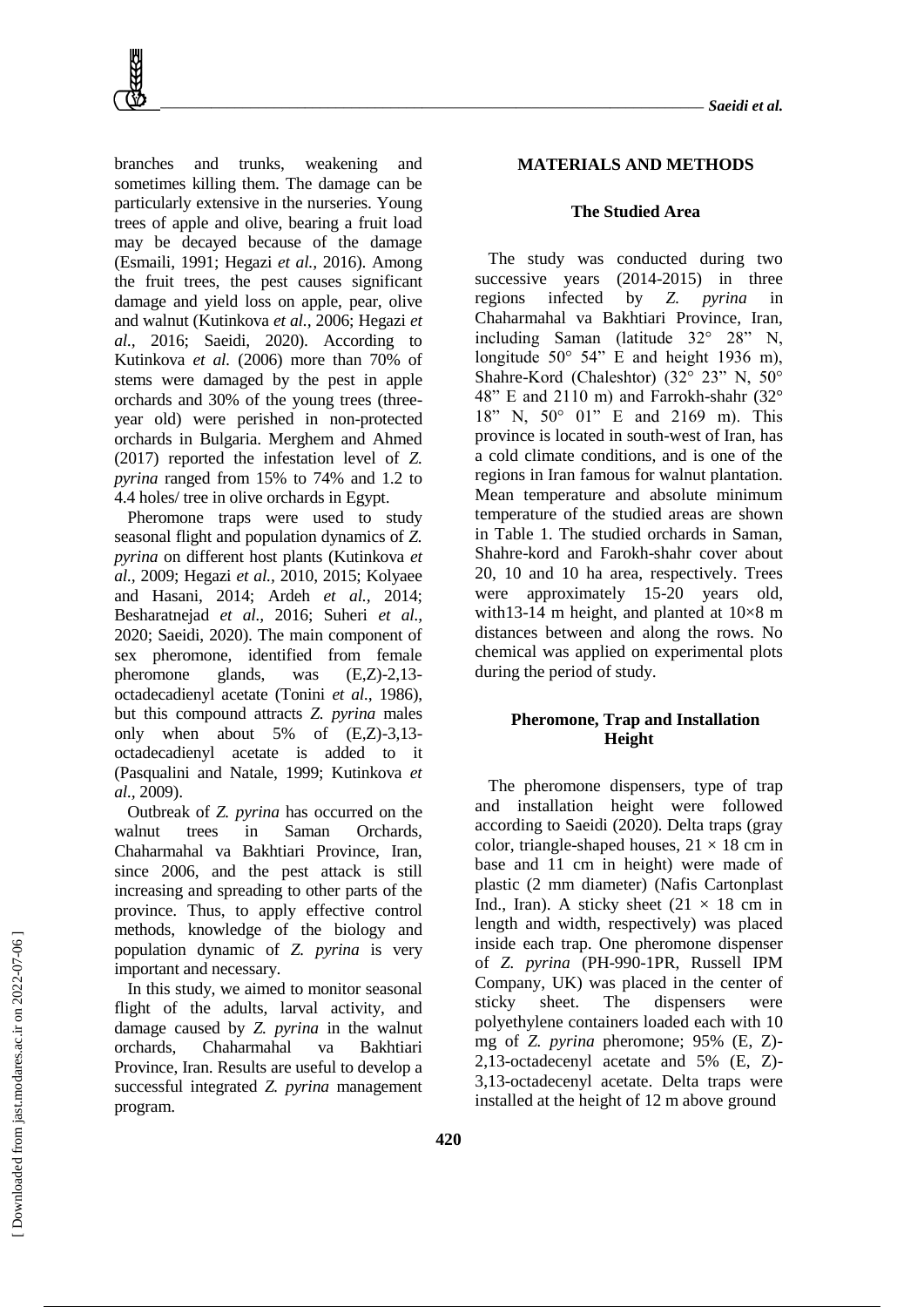| ۱           |
|-------------|
| J           |
| ١           |
| ׇ֚֘֝֕       |
| I           |
| l<br>֕      |
|             |
|             |
|             |
|             |
|             |
| l<br>i<br>١ |
|             |
|             |
|             |
| ֠           |
|             |
|             |
|             |
| I           |
|             |
| ı           |
| i<br>í      |
|             |
|             |
| í           |
|             |
| í           |
| ֕           |
|             |
|             |
|             |
|             |
|             |
| ۱           |
|             |
|             |
|             |
|             |
|             |
| ï           |
|             |

Ă

| Table 1. Mean temperature and absolute minimum temperature (AMT) in the studied orchards during 2014-2015. |             |                                                                     |                                                                               |          |       |                           |                                                                                                                                                                                                                                                                                                                |                                                                    |                            |        |                                     |         |                   |                                         |        |
|------------------------------------------------------------------------------------------------------------|-------------|---------------------------------------------------------------------|-------------------------------------------------------------------------------|----------|-------|---------------------------|----------------------------------------------------------------------------------------------------------------------------------------------------------------------------------------------------------------------------------------------------------------------------------------------------------------|--------------------------------------------------------------------|----------------------------|--------|-------------------------------------|---------|-------------------|-----------------------------------------|--------|
| Parameter                                                                                                  | Station     | Year                                                                | January                                                                       | February | March | April                     | May                                                                                                                                                                                                                                                                                                            | Jun                                                                | July                       | August | September                           | October | November          | December                                | Annual |
| Mean temperature                                                                                           | Saman       | 2014                                                                | -2.7                                                                          |          |       |                           |                                                                                                                                                                                                                                                                                                                |                                                                    |                            |        |                                     |         |                   |                                         |        |
| Mean temperature                                                                                           | Saman       | 2015                                                                | $\ddot{=}$                                                                    |          |       |                           |                                                                                                                                                                                                                                                                                                                |                                                                    |                            |        |                                     |         |                   |                                         |        |
| Mean temperature                                                                                           | Farokhshahr | 2014<br>2015                                                        |                                                                               |          |       |                           |                                                                                                                                                                                                                                                                                                                |                                                                    |                            |        |                                     |         |                   |                                         |        |
| Mean temperature                                                                                           | Farokhshahr |                                                                     |                                                                               |          |       |                           |                                                                                                                                                                                                                                                                                                                |                                                                    |                            |        |                                     |         |                   |                                         |        |
| Mean temperature                                                                                           | Shahrekord  |                                                                     |                                                                               |          |       |                           |                                                                                                                                                                                                                                                                                                                |                                                                    |                            |        |                                     |         |                   |                                         |        |
| Mean temperature                                                                                           | Shahrekord  |                                                                     |                                                                               |          |       |                           |                                                                                                                                                                                                                                                                                                                |                                                                    |                            |        |                                     |         |                   |                                         |        |
| AMT                                                                                                        | Saman       |                                                                     |                                                                               |          |       |                           |                                                                                                                                                                                                                                                                                                                |                                                                    |                            |        |                                     |         |                   |                                         |        |
| AMT                                                                                                        | Saman       | $\begin{array}{c} 2014 \\ 2013 \\ 2014 \\ 2014 \\ 2014 \end{array}$ | $4.1$<br>$4.1$<br>$4.1$<br>$7.0$<br>$7.0$<br>$7.0$<br>$7.0$<br>$7.0$<br>$7.0$ |          |       |                           |                                                                                                                                                                                                                                                                                                                | $23.3$<br>$23.2$<br>$25.3$<br>$25.3$<br>$25.3$<br>$25.4$<br>$25.7$ |                            |        |                                     |         |                   |                                         |        |
| AMT                                                                                                        | Farokhshahr |                                                                     |                                                                               |          |       |                           |                                                                                                                                                                                                                                                                                                                |                                                                    |                            |        |                                     |         |                   |                                         |        |
| AMT                                                                                                        | Farokhshahr | 2015                                                                |                                                                               |          |       | ュロコココロトココココ<br>コココココウトコココ | $\begin{array}{c}\n 12.6 \\ 12.6 \\ 13.7 \\ 14.6 \\ 15.9 \\ 16.8 \\ 17.8 \\ 19.6 \\ 19.4 \\ 19.4 \\ 19.4 \\ 19.5 \\ 19.4 \\ 19.5 \\ 19.4 \\ 19.5 \\ 19.4 \\ 19.5 \\ 19.4 \\ 19.5 \\ 19.4 \\ 19.5 \\ 19.5 \\ 19.5 \\ 19.5 \\ 19.5 \\ 19.5 \\ 19.5 \\ 19.5 \\ 19.5 \\ 19.5 \\ 19.5 \\ 19.5 \\ 19.5 \\ 19.5 \\ 1$ |                                                                    | 011099089118<br>8121110908 |        | 109587748<br>209587748<br>209587748 |         | 5.796146994177894 | $-5.98$ $-3.89$ $-5.98$ $-5.98$ $-1.25$ |        |
| AMT                                                                                                        | Shahrekord  | 2014                                                                | $-28.6$                                                                       |          |       |                           |                                                                                                                                                                                                                                                                                                                | 0.6                                                                |                            | 5.8    |                                     |         |                   |                                         |        |
|                                                                                                            | Shahrekord  | 2015                                                                | 13.2                                                                          |          |       |                           |                                                                                                                                                                                                                                                                                                                |                                                                    |                            |        |                                     |         |                   |                                         |        |
| $\alpha$ AMT= Absolute minimum temperature.                                                                |             |                                                                     |                                                                               |          |       |                           |                                                                                                                                                                                                                                                                                                                |                                                                    |                            |        |                                     |         |                   |                                         |        |

level (about 1 meter below the apical point of tree canopy) on the outer edge of the tree canopy. For installation, a long cotton/polyester thread was tied to the trap, and then, it was hanged on a branch of tree with the help of a long stick. The lower part of the thread was attached to the tree trunk; therefore, the trap could be easily pulled up and down for recording the data or replacing lures and sticky sheets (Saeidi, 2020).

### **Seasonal Activity of the Pest**

Seasonal flight of the adults was studied during 2014-2015 using pheromone traps. Four pheromone baited-traps were installed in each location, and to avoid interference between them, the distance between two adjacent traps was set at 50 meters (Ardeh *et al.,* 2014). All traps were set at a height of 1 meter below the apical point of the trees canopy and leaves and branches were removed around their entrances. The traps were set up in each location from May 10 (before the emergence of adult males) to July 15 (the end of the adults' flight) to monitor pest population. Pheromone traps were checked twice a week until the capture of the first adult, and after that, they were checked once a week and numbers of captured moths were recorded. The sticky sheets and the pheromone lures were replaced every two weeks and every month, respectively.

Observation on development of different stages of the pest (eggs, larvae and pupae) was done weekly throughout the growing season. In each location, 10 infested branches (one-year old) were observed weekly for presence of eggs and  $1<sup>st</sup>$  to  $3<sup>rd</sup>$  instar larvae, from June to September, whereas for  $4<sup>th</sup>$  and  $5<sup>th</sup>$  instar larvae and pupal stages, 10 active galleries (on trunk or main branches) were inspected from October to November and also from April to May.

# **Twig Infestation**

Since the young larvae bore into twigs and feeds, the number of infested twigs per tree was determined in each orchard. This was performed during the second week of August, because activity of larvae was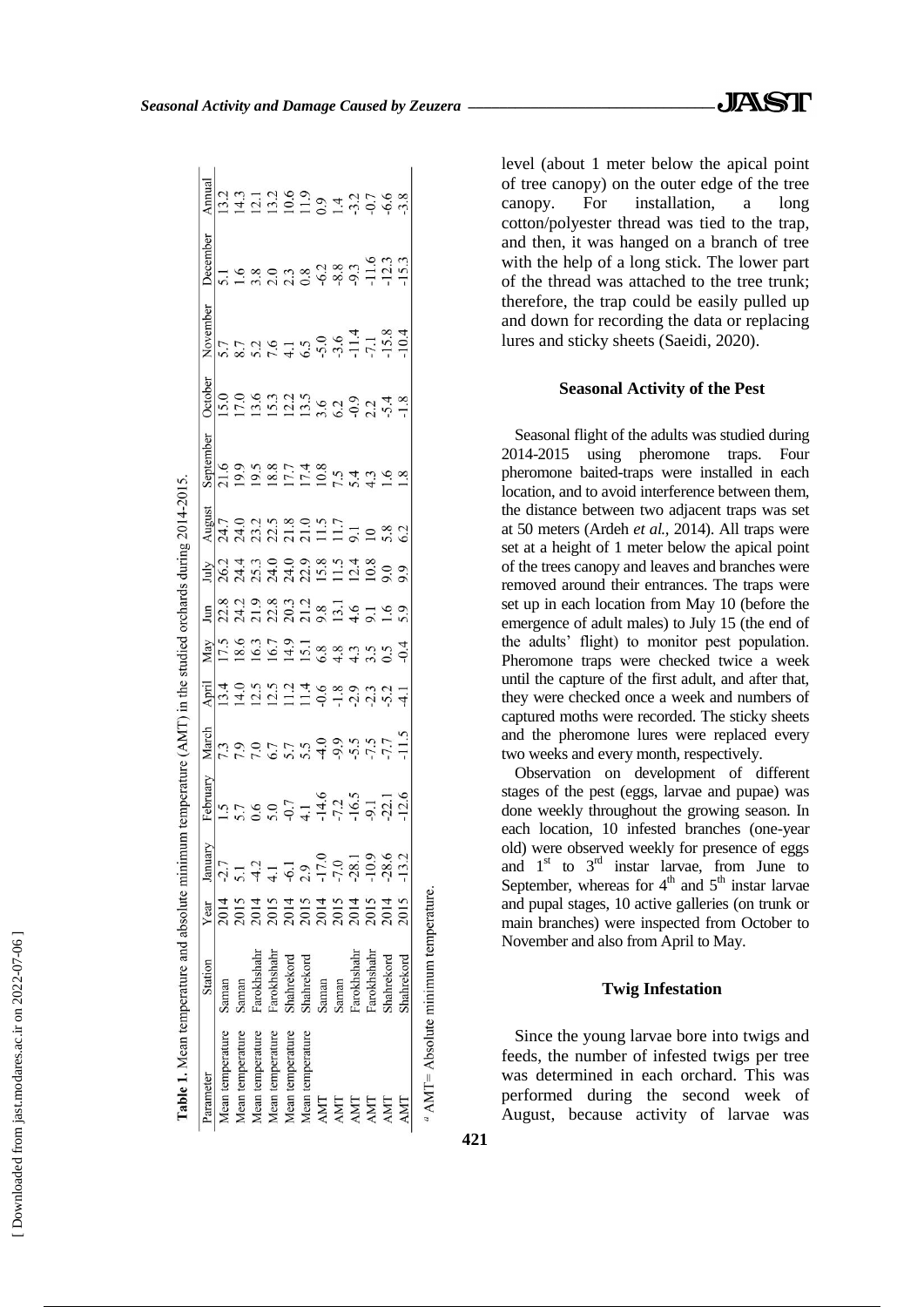maximal on the twigs at this time. For this purpose, 10 trees in each location were selected randomly and 10 random twigs from middle portion (at different sides) of each tree were examined. The infestation ratio was calculated using the following equation:

Infested twigs  $(\%)$  =  $\n Number of infected twigs$ Total number of examined twigs  $\times$  100

#### **Number of Active Galleries per Tree**

As the  $4<sup>th</sup>$  and  $5<sup>th</sup>$  instar larvae bore into trunk and the main branches, the number of active galleries/ tree was determined in each orchard during the second week of October. For this purpose, 10 trees in each location were selected randomly and the number of active galleries on the trunk was recorded up to 4 m height.

#### **Statistical Analyses**

Statistical analysis was performed using SAS program (SAS 9.1 Institute Inc) and SPSS (version 22) software. Proc GLM (general linear model) was performed to identify significant differences among the treatments and means were compared using LSD test at  $P=0.05$ . Data normality was assessed using Kolmogorov–Smirnov test and, data conversion was performed using the formula  $\sqrt{x} + 1$ , if required. The graphs were created using Excel software.

#### **RESULTS**

The studies conducted during 2014 to 2015 in three infested regions of Chaharmahal va Bakhtiari Province showed that the pest completed its life cycle within a year; in other words, the pest had one generation per year. Leopard moth overwintered as  $4^{th}$  and  $5^{th}$  instar larvae inside the galleries in trunk and main branches of walnut trees. In the first to

second week of April, when the mean daily temperature increased to 10  $\degree$ C (Table 1), the overwintered larvae started their feeding inside the galleries. The entry holes of the larvae are quite visible (on trunks and big branches) since masses of sawdust and frass protrude from them along with sap outflows. From the third week of April the fully grown larvae pupated in the feeding galleries. The pupal period completed within 10-14 days and adult started emerging from the second week of May, when the mean temperature increased to  $15 \degree$  C (Table 1). The first capture was observed from 12 to 18 of May in walnut orchards of the studied areas (Figures 1 and 2). Then, the population of *Z. pyrina* continuously increased and reached the maximum density on June 12 and June 6 in 2014 and 2015, respectively. At the peak flight of 2014, the numbers of trapped moths were recorded as  $61.3 \pm 3.33$ ,  $47 \pm 2.50$ , and 90.30  $\pm$  8.33 moths/trap/week (Figure 1), whereas in 2015, 56.60  $\pm$  2.66, 52.60  $\pm$ 2.887, and 80± 5.60 moths/trap/week (Figure 2) were captured in Saman, Farokhshahr and Shahre-kord (Chaleshtor), respectively. Thereafter, the number of captured moth decreased and within 3 to 4 weeks reached zero. The adult emergence lasted in the second decade of July (July 10 in Saman and July 16 in Chaleshtor orchards). According to the results, the flight period of *Z. pyrina* varied from 40 to 56 days in the studied areas and this pest had only one peak of flight in Chaharmahal and Bakhtiari Province.

Oviposition started 7-10 days after adult emergence, and eggs were laid individually on the branches next to the buds. After 10- 14 days, eggs were hatched and neonate larvae entered directly into wood. *Z. pyrina* has five larval instars, in which the  $1<sup>st</sup>$ ,  $2<sup>nd</sup>$ and  $3<sup>rd</sup>$  instars feed inside the twigs and oneyear old branches and usually tunnel downwards, whereas the  $4<sup>th</sup>$  and  $5<sup>th</sup>$  instars feed upwards within the main branches and trunk. While feeding from the twigs and young branches, the larvae may change their position several times and enter from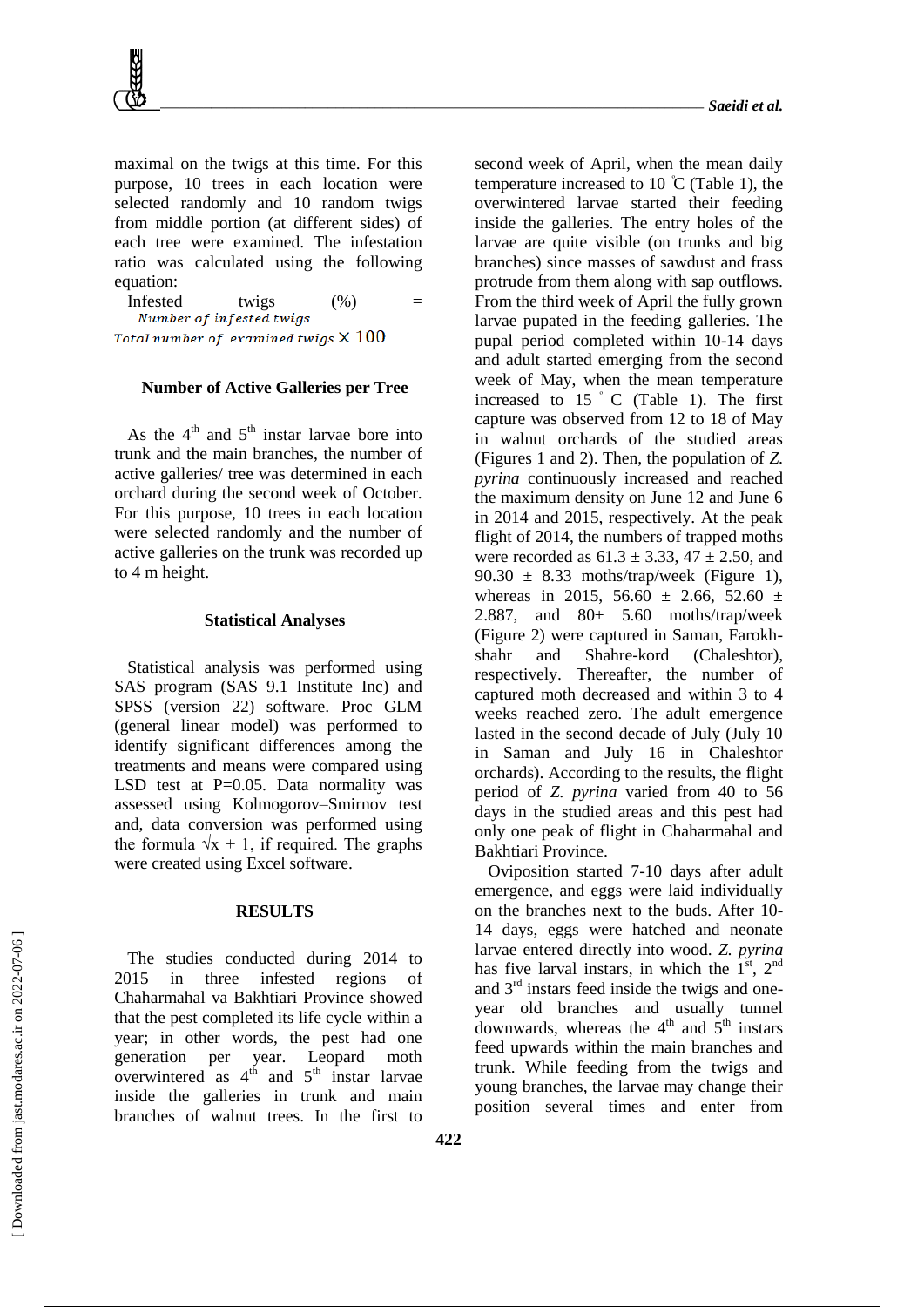

**Figure 1.** Seasonal flight of *Zeuzera pyrina* L. adults in different locations of Chaharmahal va Bakhtiari Province, in 2014.



**Figure 2.** Seasonal flight of *Zeuzera pyrina* L. adults in different locations of Chaharmahal va Bakhtiari Province, in 2015.

another place. The infested twigs dry out and the fruits attached to them become wrinkled and unusable. The maximum activity of larvae on the twigs was observed during August; therefore, pruning of the infested twigs is an effective method to

reduce the pest population. From late September, the  $4<sup>th</sup>$  instar larvae gradually moved to the lower parts of the tree and made their galleries upward on the main branches and tree trunk. Due to the increased feeding activity of the larvae, a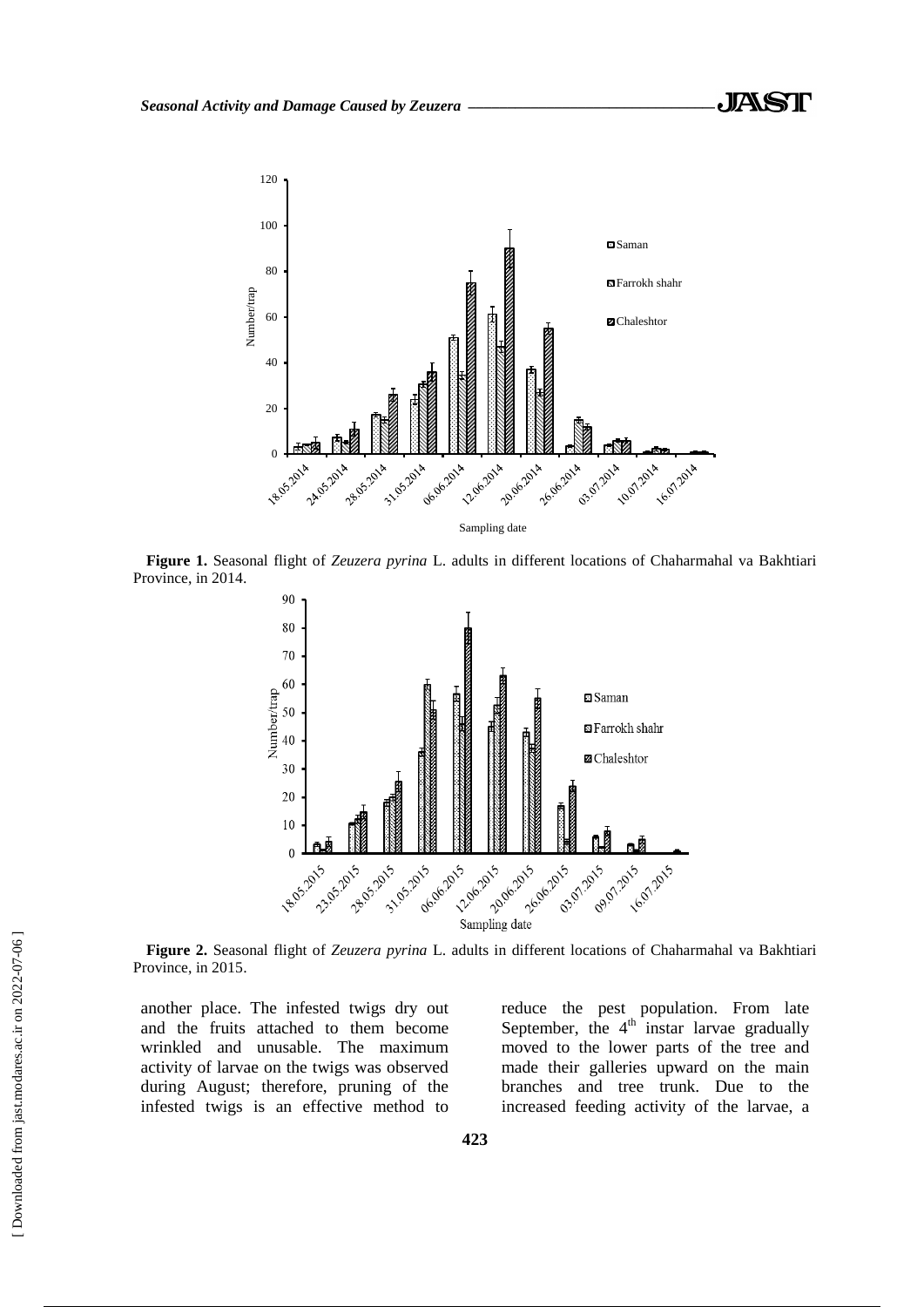large amount of plant sap along with the larval feces secreted from the active galleries. The feeding activity of larvae was observed till mid-November, when the mean daily temperature was between 5 to 8 C (Table 1), then, it was stopped and the larvae overwintered until the next spring.

Study on percentage of infested twigs/ tree by *Z. pyrina* in different locations revealed that the pest caused heavy damage to walnut twigs in the three studied locations. In 2014, mean damage to walnut twigs were calculated as  $56 \pm 2.62$ ,  $50 \pm 2.36$ , and  $79 \pm 2.52$ 3.09% in Saman, Farrok-shahr and Chaleshtor orchards, respectively, whereas, in 2015, the pest infested  $60.33 \pm 2.13$ , 55.66  $\pm$  2.84, and 85  $\pm$  2.36% of walnut twigs in the studied locations, respectively (Figure 3).

The highest number of active galleries was observed in Chaleshtor  $(28 \pm 2.49)$  and 42.30  $\pm$  3.54) and the lowest in Farrok-shahr (21  $\pm$ 2.16 and  $21.33 \pm 1.44$  galleries/tree) in 2014 and 2015, respectively. The numbers of active galleries/tree in Saman orchards were recorded as  $18.33 \pm 2.32$  and  $25.67 \pm 4.18$ , which were not significantly different from Chaleshtor (Figure 4).



**Figure 3.** The infestation ratio of walnut twigs caused by *Zeuzera pyrina* L. larvae in different locations of Chaharmahal va Bakhtiari Province, during 2014–2015.



**Figure 4. N**umber of active galleries/tree caused by *Zeuzera pyrina* L. larvae in different locations of Chaharmahal va Bakhtiari Province, during 2014–2015.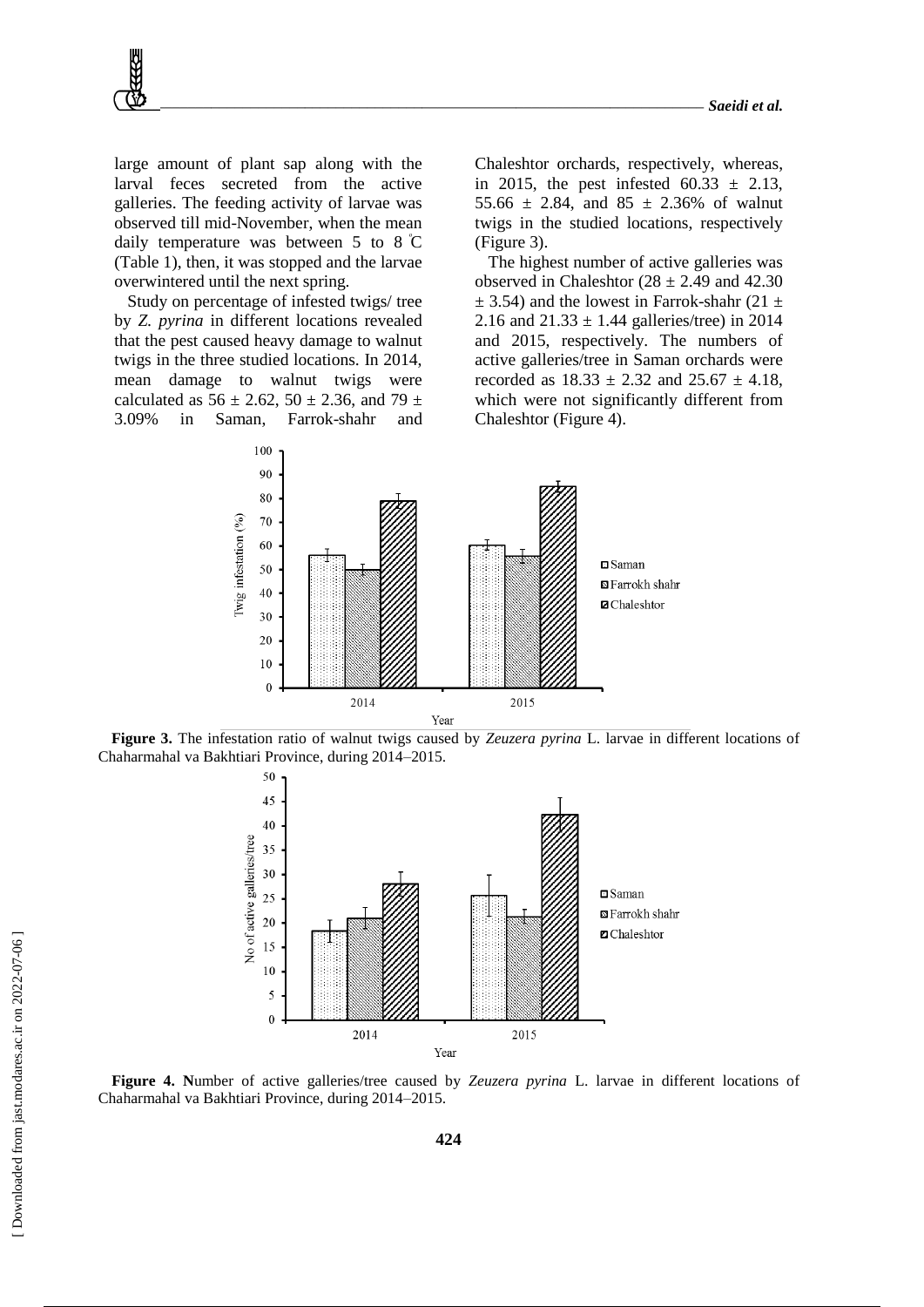#### **DISCUSSION**

Leopard moth has become a serious pest of walnut in Chaharmahal va Bakhtiari since 2006. Heavy damage of the pest was first observed in Hossain Abad Orchard, Saman, and spread rapidly in other parts of the province. In this paper, we discuss the differences observed in biology and life cycle of *Z. pyrina* with earlier reports in Iran and other parts of the world.

In the current study, to determine the seasonal flight, the pheromone dispenser of *Z. pyrina* was used according to Saeidi (2020). He reported that *Z. pyrina* pheromone dispenser captured significantly more *Z. pyrina* males and was more effective, compared to *Synanthedon tipuliformis* (Clerck) pheromone dispenser, therefore, it was used in this study. Delta trap used in this study was reported as an effective trap -body type for capturing of *Z. pyrina* males by different researchers (Pasqualini and Natale, 1999; Hegazi *et al.,* 2009; Ardeh *et al.,* 2014; Besharatnejad *et al.,* 2016; Saeidi, 2020). The traps were installed at the height of 12 m above ground level (one meter below the apical point of trees canopy). According to Saeidi (2020), the number of trapped moth at this height in the walnut orchards (Saman, Chaharmahal va Bakhtiari Province, Iran) was 11.6 and 6.59 times greater than those installed at 4 and 6 meters above the ground, respectively.

Our results indicated that the life cycle of *Z. pyrina* was completed within a year in Chaharmahal va Bakhtiari Province. According to other researchers, some individuals complete their life cycle in a year but others may require two years to complete their development (Radjabi, 2002; Kutinkova *et al.,* 2009; Hegazi *et al.,* 2015). Reports from different provinces of Iran such as Alborz (Esmaili, 1991; Radjabi, 2002; Kolyaee and Hassani, 2014), Markazi (Radjabi, 2002) and Esfahan (Radjabi, 2002; Besharatnejad *et al.,* 2016) showed that for those individuals that complete their life cycle in one year, larvae overwintered as

mature or fourth instars, whereas for those which develop over two years, the first or second instars larvae overwintered in the first winter. In addition, it was reported that *Z. pyrina* required one or two years to complete its life cycle in olive orchards in Egypt (Hegazi *et al.,* 2015; Merghem and Ahmad 2017) and apple orchards in Syria (Almanoufi *et al.,* 2012) and Bulgaria (Kutinkova *et al.,* 2009). In another study, Zohdi and Kolyaee (2016) showed that *Z. pyrina* required two years to complete one generation in walnut orchards of Kerman Province, Iran.

The flight season of adult *Z. pyrina* usually begins in the second decade of May in the studied areas, with peak flight occurring in the first decade of June, and usually ending by second decade of July. Therefore, emergence of adults occurs in a short period of time with only one peak in June, in contrast with findings of other researchers. Hegazi *et al.* (2015) reported that, in olive orchards of Egypt, moth emergence occurred from late April to mid-November, with two peaks (minor peak in May and Major peak in September) in most years. However, Radjabi (2002) reported that emergence of adults in walnut and apple orchards in Karaj (Iran) occurred from May to September, with major peak in June and minor peak in September. In another study, Kutinkova *et al.* (2006) reported that in apple orchards of Bulgaria, the moth appeared from  $1<sup>st</sup>$  to  $3<sup>rd</sup>$  decade of June and flight continued till mid-September.

Our observations have shown that most eggs were laid individually near the buds on the twigs and  $1<sup>st</sup>$  instar larvae tunneled directly into inner wood. Similar observation was reported by Zohdi and Kolyaee (2016) in walnut orchards of Kerman Province, Iran, whereas Radjabi (2002) and Sarto-Monteys (2015) reported that females had heavy-bodies and often laid their eggs in clusters mostly on the trunk near the sites where they emerged from pupae. In that case, the  $1<sup>st</sup>$  instar larvae disperse to bore into the tips of branches and shoots. We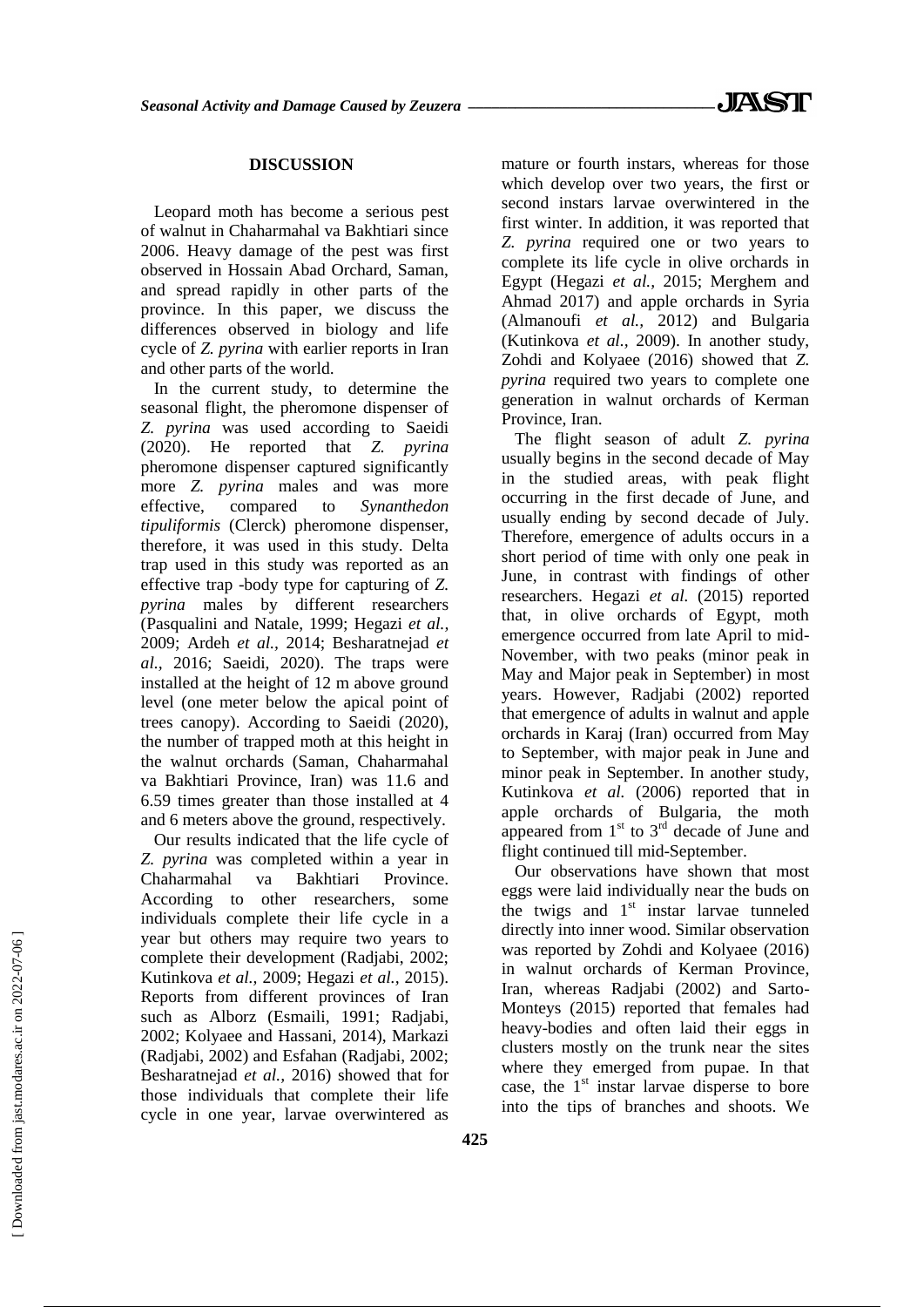found that the pest overwintered as  $4<sup>th</sup>$  and 5<sup>th</sup> instar larvae, whereas Esmaili (1991), Radjabi (2002), and Hegazi *et al.* (2009) believed that different instars remained in a dormant stage for overwintering and young larvae continued their feeding for the next year.

The maximum damage to shoots and twigs of walnut trees was observed at the third decade of August and thereafter larvae gradually moved to the main branches and trunk. Kutinkova *et al.* (2006) reported the maximum of damage to apple shoots in Bulgaria occurred at the end of August and beginning of September. Merghem and Ahmed (2017) recorded the highest levels of infestation (74%) in olive orchards of Egypt, which was similar to our finding in walnut orchards of Shahre-kord (79% and 85% in 2014 and 2015, respectively). We observed that *Z. pyrina* could successfully infest both healthy and stressed walnut trees in Chaharmahal va Bakhtiari Province, in contrast with the earlier reports that healthy plants are resistant to the borer, except during periods of environmental stress such as prolonged drought (Radjabi, 2002). Many researchers believed that woodborers rarely infest healthy plants and their larvae may be killed by sap flow (Esmaili, 1991; Radjabi, 2002; Van Driesche and Reardon, 2015).

Results of this study showed that biology and seasonal flight pattern of *Z. pyrina* in Chaharmahal va Bakhtiari Province is different from other regions and that may be because of environmental condition in this province and adaptation of *Z. pyrina* population to these conditions. According to Khaliq *et al.* (2014), the climatic and weather changes not only affect the status of insect pests but also affect their population dynamics, distribution, abundance, intensity and feeding behavior. Since Chaharmahal va Bakhtiari is one of the coldest region in Iran, those larvae that cannot develop to the  $4<sup>th</sup>$ instar and cannot migrate to thick branches before December may die during the cold winter. Therefore, over a period of time, the individuals that complete their life cycle

within a year were selected. According to meteorological data (Table 1), the absolute minimum temperature falls below -20  $\degree$ C in the studied areas during January and February, which may kill the young larvae in the soft, thin and none-woody branches.

Knowledge of the observed differences may be useful in making decision for management of *Z. pyrina*, specially using pheromone traps (for monitoring, mass trapping or mating disruption) and other techniques (such as removal of infested branches) for decreasing damage and population density of the pest. Of course, further investigations are suggested to determine the effect of different climatic factors on population dynamics and damage of *Z. pyrina* in walnut orchards.

#### **ACKNOWLEDEMENT**

Financial support provided by the Agricultural and Natural Resources Research & Education center, Chaharmahal va Bakhtiari Province, Iran, is gratefully acknowledged.

#### **REFERENCES**

- 1. Almanoufi, A., Chanan, K., Jamal, M., Lillo, E.D., Tarasco, E. and Onghia, A. N. 2012. Preliminary Experiences in Pheromone Trap Monitoring of *Zeuzera pyrina* (L.) in Syrian Apple Orchards. *J. Agr. Sci. Tech.,* **2:** 610–618.
- 2. Ardeh, M.J., Mohammadipour, A., Kolyaee, R., Rahimi, H. and Zohdi, H. 2014. Effect of Pheromone Trap Sizes and Colors on Capture of Leopard Moth, *Zeuzera pyrina*  (Lepidoptera: Cossidae*). [J. Crop Prot.,](http://www.pherobase.com/database/journal/J.%20Crop%20Prot.-journal.php)*  **3(Suppl.):** 631–636.
- 3. Besharatnejad, M.H., Ostuwan, H., Nematollahi, M. R. and Rajabi, G. R. 2016. Effect of Some Factors on Efficiency of Different Pheromone Traps for Controlling Leopard Moth in Walnut Orchards. *J. Plant Prot.,* **30(3):** 407–415.
- 4. Carter, D.J. 1984. *Pest Lepidoptera of Europe with Special Reference to the British*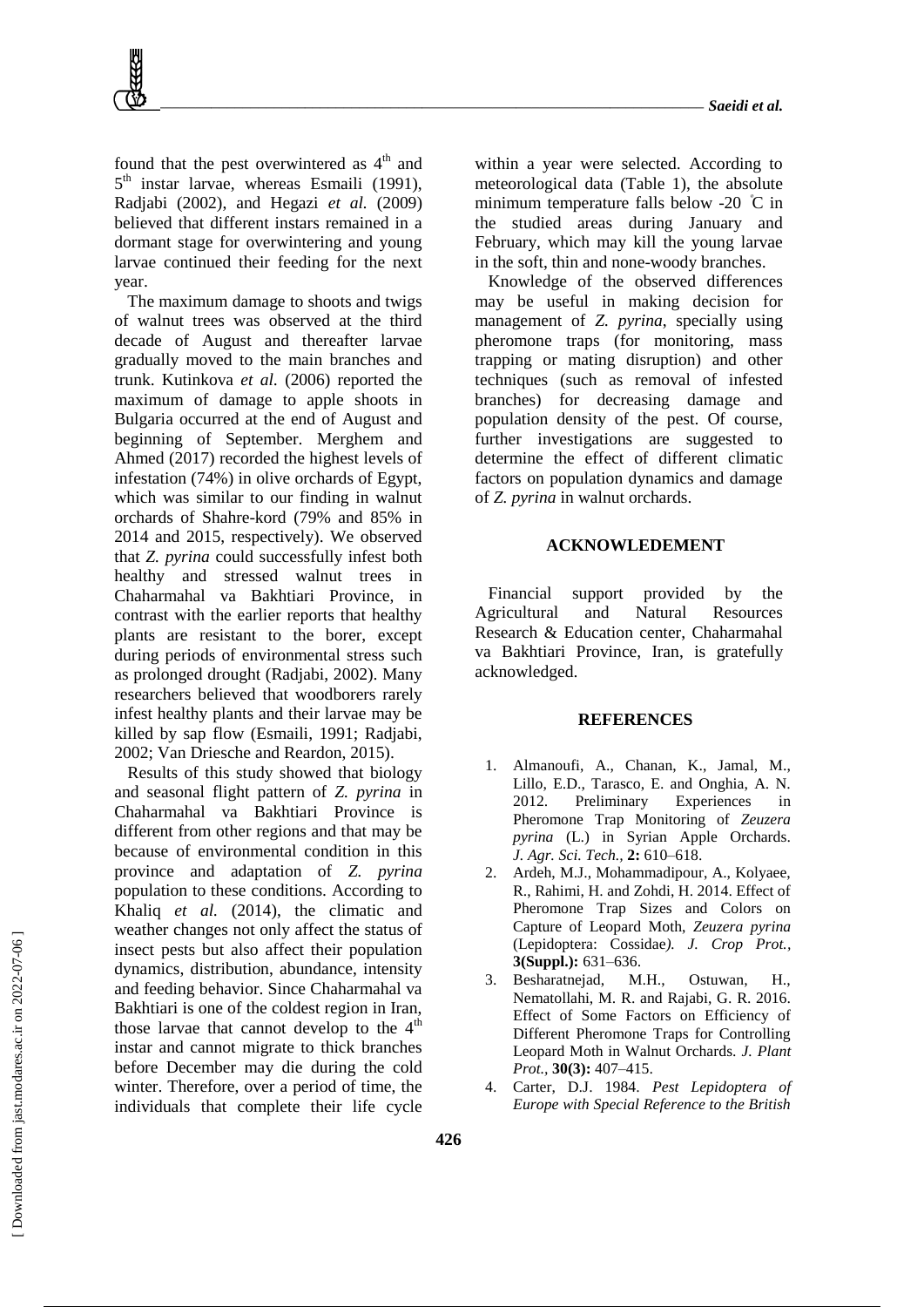*Islands*. Series Entomologica, Dr. W Junk Publishers, Dordrecht, **31:** 438 PP.

- 5. Esmaili, M. 1991. *Important Pests of Fruit Trees*. Book, University of Tehran Press, 578 PP.
- 6. Gatwick, J. 1992. Crop Pests in the UK. In: "*Collected Edition of Maff Leaflets*". Chapman and Hall, London, PP. 126–127.
- 7. [Hegazi,](javascript:;) [E., Khafagi,](javascript:;) W. E[.,](javascript:;) [Konstantopoulou,](javascript:;) M., [Raptopoulos,](javascript:;) D[.](javascript:;) [Tawfik,](javascript:;) H., [Abd El-Aziz,](javascript:;) G. M. [Abd El-](javascript:;)[Rahman,](javascript:;) S. M. [Atwa,](javascript:;) A. [Aggamy,](javascript:;) E. [and](javascript:;)  [Showeil,](javascript:;) S. 2009. Efficient Mass-Trapping Method as an Alternative Tactic for Suppressing Populations of Leopard Moth (Lepidoptera: Cossidae). *Ann. Entomol. Soc. Am.*, **102:** 809–818.
- 8. Hegazi, E. M., Khafagi, W. E., Konstantopoulou, M. Schlyter, F. Raptopoulos, D. Shweil, S., Abd El-Rahman, S., Atwa, A., Ali, S. E. and Tawfik, H. 2010. Suppression of Leopard Moth (Lepidoptera: Cossidae) Populations in Olive Trees in Egypt through Mating Disruption. *J. Econ. Entomol.,* **103(5):** 1621–1627.
- 9. Hegazi, E., Shlyter, F., Khafagi, W., Atwad, A., Agamy, E. and Konstantopoulou, M. 2015. Population Dynamics and Economic Losses Caused by *Zeuzera pyrina*, a Cryptic wood-borer Moth, in an Olive Orchard, Egypt. *[Agric. Forest. Entomol.,](http://www.pherobase.com/database/journal/Agric.%20Forest%20Entomol.-journal.php)* **17:** 9–19.
- 10. Hegazi, E., Shlyter, F., Khafagi, W., Konstantopoulou, M. Agamy, E., Atwad, A. and Gadelhak, G. 2016. Interaction between the Leopard Moth Borer and Olive Varieties: Associational Resistance at Work. *Int. Res. J. Agric. Sci. Soil,* 6(2): 8–19. DOI: [10.14303/irjas.2016.016](https://doi.org/10.14303/irjas.2016.016)
- 11. Isart, J., Valle, N., Llerena, J.J., Mateu, F., Olmo, M. A., Rodriguez-Paiño, E., and Viñolas, A. 1997. Use of Pheromones in Biological Control against *Zeuzera pyrina* L. on Hazel Nuts in Spain: Mass Trapping Efficiency for Different Pheromone Dispensers. *IOBC WPRS Bull.,*  **20(1):** 107–110.
- 12. Katsoyannos, P. 1992. *Olive Pests and Their Control in the Near East*. [FAO Plant](https://www.cabi.org/isc/search/index?q=do:%22FAO%20Plant%20Production%20and%20Protection%20Paper%22)  [Production and Protection Paper,](https://www.cabi.org/isc/search/index?q=do:%22FAO%20Plant%20Production%20and%20Protection%20Paper%22) Food and Agriculture Organization of the United Nations, Italy, 115ix+178 PP.
- 13. Khaliq, A., Javed, M., Sohail, M., and Sagheer, M. 2014. Environmental Effects on

Insects and Their Population Dynamics. *J. Entomol. Zool. Stud.*, **2(2):** 1–7.

- 14. Kolyaee, R. and Hassani, D. 2014. Using of Sex Pheromones for Mass Trapping of Leopard Moth in Walnut Orchards. *Res. Achiev. Field Hort. Crops,* **3(1):** 27–37.
- 15. Kutinkova, H., Andreev, R. and Arnaoudov, V. 2006. The Leopard Moth Borer, *Zeuzera pyrina* L. (Lepidoptera: Cossidae) – Important Pest in Bulgaria. *J. Plant. Prot. Res.*, **46:** 111–115.
- 16. Kutinkova, H., Andreev, R., Subchev, M. and Rama, F. 2009. Seasonal Flight of Leopard Moth Borer *Zeuzera pyrina* in Bulgaria. *Acta. Hort.*, **825:** 377–382.
- 17. Merghem, A. and Ahmed, A. A. 2017. Leopard Moth Borer, *Zeuzera pyrina* L. (Lepidoptera: Cossidae) Threat to Olive Trees, *Olea europea* L. (Lamiales: Oleaceae) in Fayoum Governorate and Its Suppressing Trials Using IPM Tactics. *[Egypt. Acad. J. Biolog. Sci](http://www.pherobase.com/database/journal/Egypt.%20Acad.%20J.%20Biolog.%20Sci.-journal.php)*., **9(3):** 99–107.
- 18. Pasqualini, E. and Natale, D. 1999. *Zeuzera pyrina* and *Cossus cossus* (Lepidoptera, Cossidae) Control by Pheromones: Four Years Advances in Italy. *Bull. OILB/SROP,*  **22:** 115–124.
- 19. Radjabi, G. R. 2002. *Pests of Rosaceae Fruit Trees in Iran*. Book, Publication of Agricultural Research, Education and Extension Organization, 199 PP. (in Persian)
- 20. Saeidi, Z. 2020. Efficiency of Different Installing Height, Pheromones and Traps in Mass Trapping of Leopard Moth in Saman Region, Chaharmahal va Bakhtiari Province, Iran. *J. Entomol. Soc. Iran*, **40(1):** 35–45.
- 21. Sarto-Monteys, V. 2001. Control of Leopard Moth, *Zeuzera pyrina* L., in Apple Orchards in NE Spain: Mating Disruption Technique. *IOBC/WPRS Bull.*, **24(5):** 173–178.
- 22. Sarto-Monteys, V. 2015. The Leopard Moth *Zeuzera pyrina* in Catalonia (Spain) (Lepidoptera Cossidae). *IPM International Fruit Congress 'Smart Fruit'At*, Barcelona (Spain) Available from: [https://www.researchgate.net/publication/27](https://www.researchgate.net/publication/273449234) [3449234.](https://www.researchgate.net/publication/273449234)
- 23. Suheri, M., Haneda, N. F., Jung, Y. H., Sukeno, S. and Moon. H. K. 2020. Effectiveness of Pheromone Traps for Monitoring *Zeuzera sp*. (Lepidoptera: Cossidae) Population on *Eucalyptus pellita*